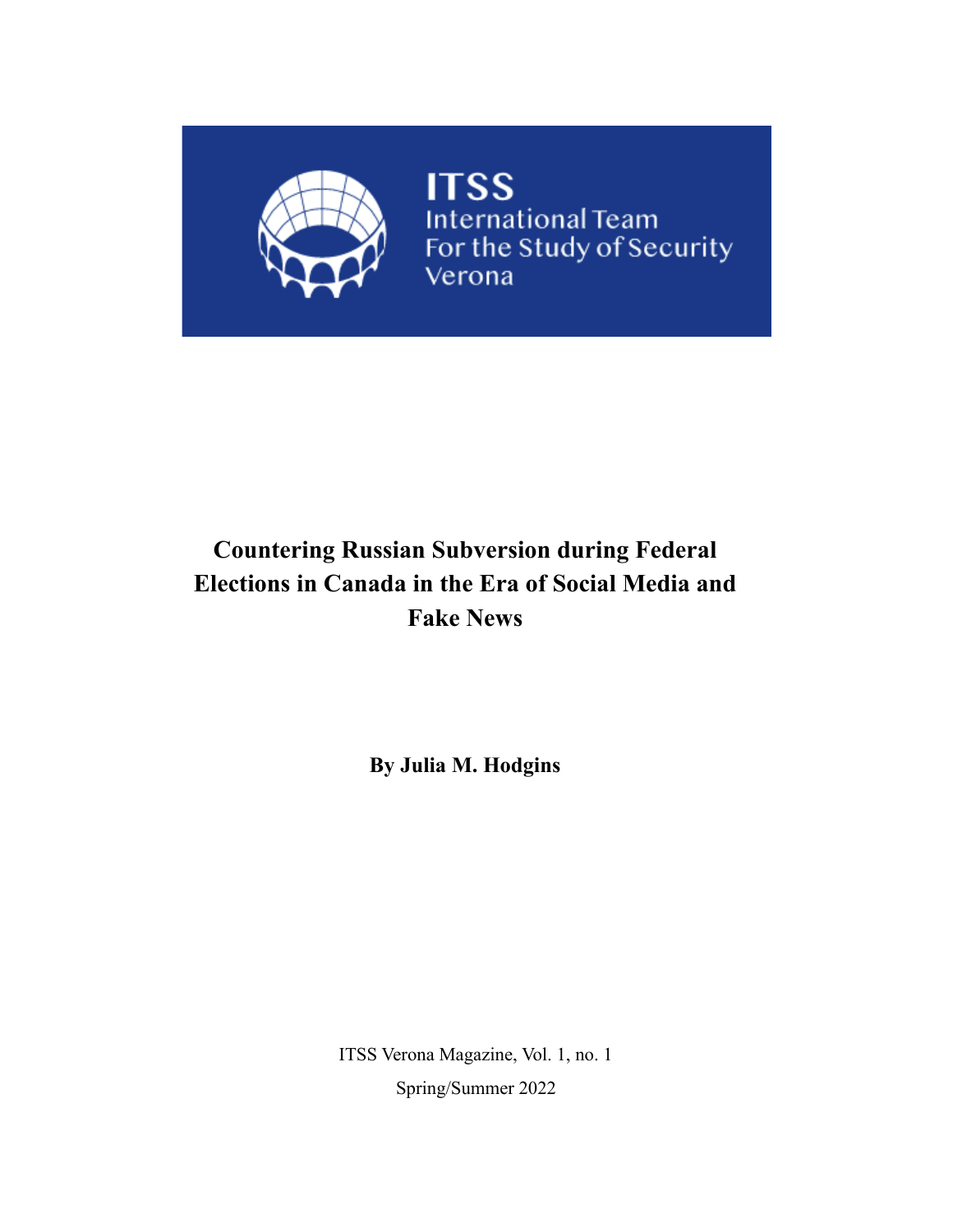# **Countering Russian Subversion during Federal Elections in Canada in the Era of Social Media and Fake News**

Julia M. Hodgins

**To cite this article**: Julia M. Hodgins, *Countering Russian Subversion during Federal Elections in Canada in the Era of Social Media and Fake News*, ITSS Verona Magazine, Vol. 1, no. 1, Spring/Summer 2022.

**Keywords**: Cyber Subversion, Countering, Democracy, Elections, Debunking

**ITSS Verona website**:<https://www.itssverona.it/itss-magazine>

**LinkedIn:** <https://www.linkedin.com/company/itss-verona/>

**Instagram:** [https://instagram.com/itss\\_verona?igshid=YmMyMTA2M2Y=](https://instagram.com/itss_verona?igshid=YmMyMTA2M2Y=)

**Twitter:** <https://twitter.com/itssverona>

**Published online**: June 18th, 2022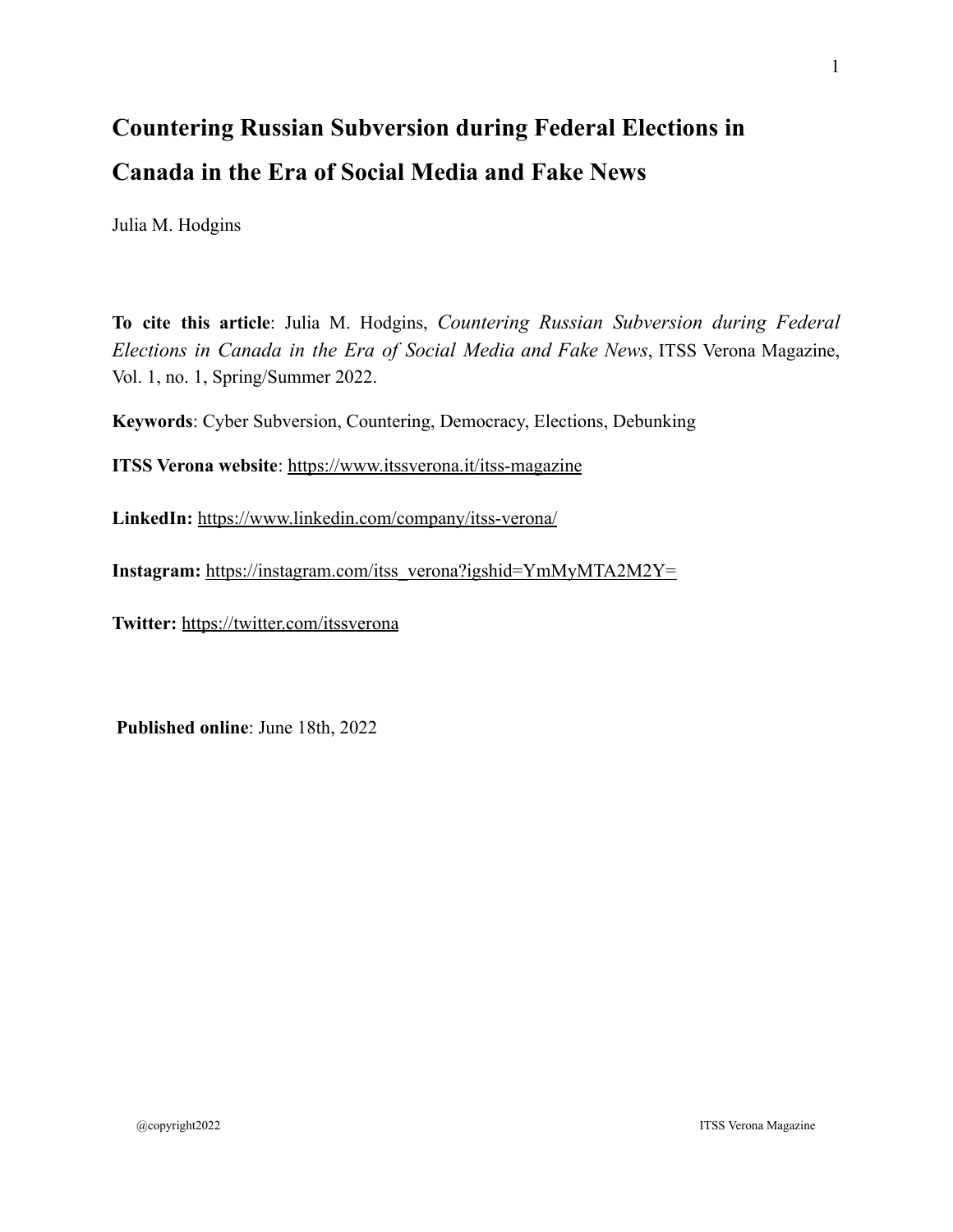#### **Executive Summary**

Free and well-informed voting is a foundational democratic value; interfering with it is the utmost threat to democracy. The Russian cyber-subversion in the U.S. elections of 2016 had two components (Jamieson, 2020). First, an intrusion and exfiltration of information from the DNC's servers, later exposed in WikiLeaks. Second, a disinformation campaign performed by an army of troll farms, bots, and true Trump-voters over Twitter, Facebook, and news outlets; all together amplified content created to raise fear about Clinton's potential regime, and manipulated opinion which spread in *contagion* mode. Physical and cultural proximity between the cyber and media ecosystems in the U.S. and Canada, aided by intense cross-border traffic, facilitated the contagion spread of fake news about Clinton, exposing Canadians to the effects of disinformation; matter this policy brief aims to prevent (Boutilier, 2020). Although Russian meddling was clear to the U.S government, findings were unsuitable for legal prosecution. While its impact on the voting outcome eludes metrics, an enduring effect is the erosion of trust in democracy, institutions, and the reinvigoration of social fragmentation (Thornton & Miron, 2019).

This policy brief addresses the prevention of Russian interference in Canadian elections, arguing that the best offense is a resilient defence of our national cyber ecosystem, one where the state, the private sector, and civil society cooperatively dissuade intrusions and dismantle disinformation attacks. After defining the policy scope, the four main challenges to thwart this threat are discussed – regulation, obscureness, low-cost access, and uncritical audiences – concluding with policy recommendations to build societal resilience.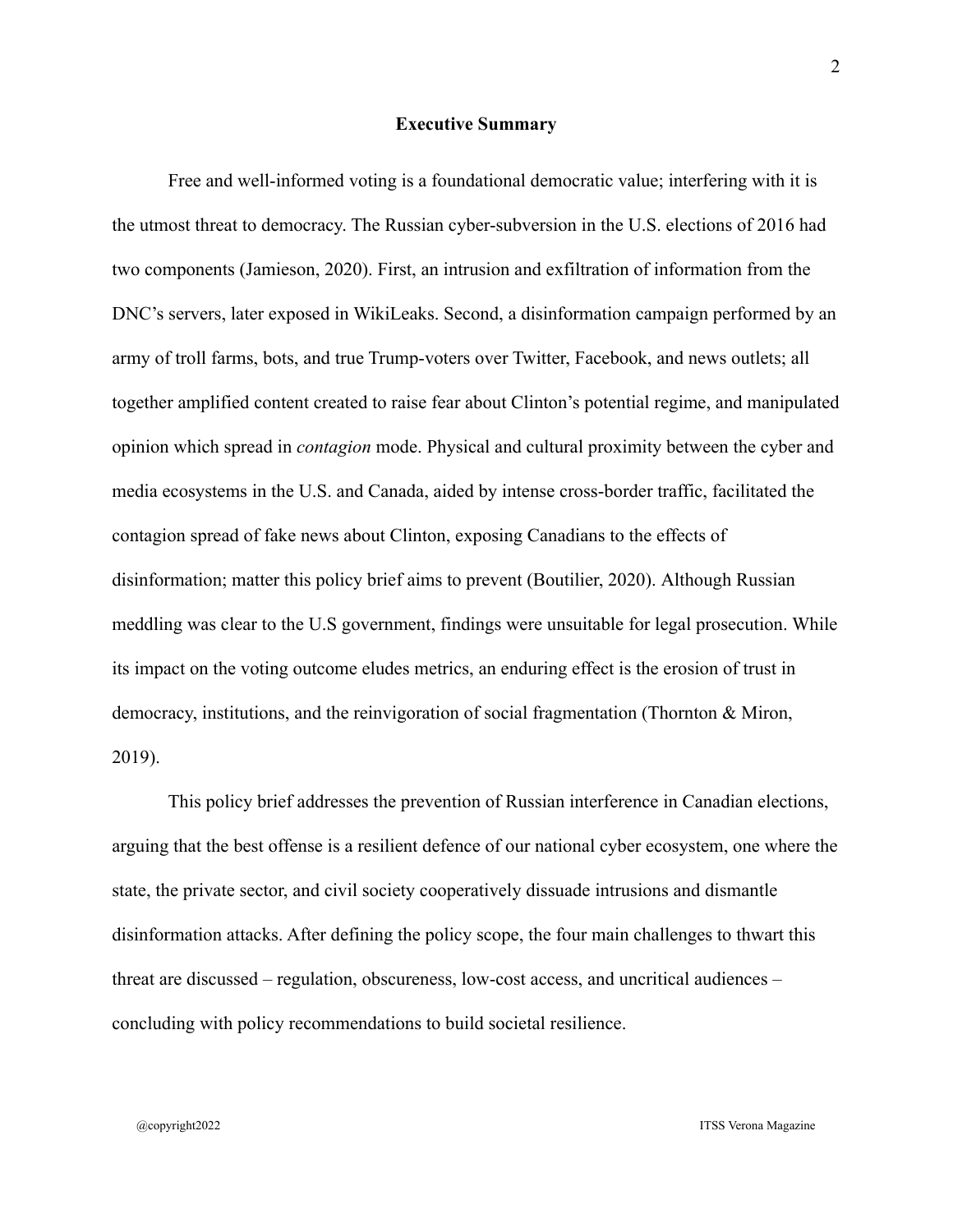#### **Scope**

Every four years Canadians elect parliament and Prime Minister based on a blend of experience, feelings, and beliefs brewed with information from diverse news outlets, and discussions sometimes held within online venues; cyberspace entails risks that simultaneously threaten individuals and states (Reveron, 2013). Marcus Kolga suggests: "the ability of Canadians to make informed decisions and participate in civic discourse" as the referent object of foreign interference (Kolga, 2021, p1). Two overarching assumptions guide this analysis. First, democracy is a regulatory ideal, societies move towards or away from it based on their ability to hold healthy debates (Quintanilla, 2021). Second, cyberthreats to democracy are ongoing and increasingly more advanced and technologically sophisticated, hence deterring all threats is unlikely but limiting their benefit undermines motivations (Nye, 2017). Evidence suggests that Canada must articulate a 'whole-of-society' approach protecting the integrity of our electoral ecosystem: networks and public debate (Kolga, 2021).

## **Challenges to countering cyber-subversion**

The first challenge is the difficulty to apply regulations. Canada consists - amongst others - of a territory, with political and administrative jurisdiction over the specific geography contained within boundaries. This territoriality is hardly transferable to the electromagnetic spectrum (Melzer, 2021). If a Russian soldier, intelligence agent, or Russia-sponsored actor conducts an attack in our territory, there will be legal and political consequences based on our laws and the international ones, unlike a cyber attack where there is no territoriality to defend but only electromagnetic networks. Also, Canadian law insufficiently addresses foreign cyber-involvement as it requires proven intent, limiting prosecution and sanctions (Statutes of

@copyright2022 ITSS Verona Magazine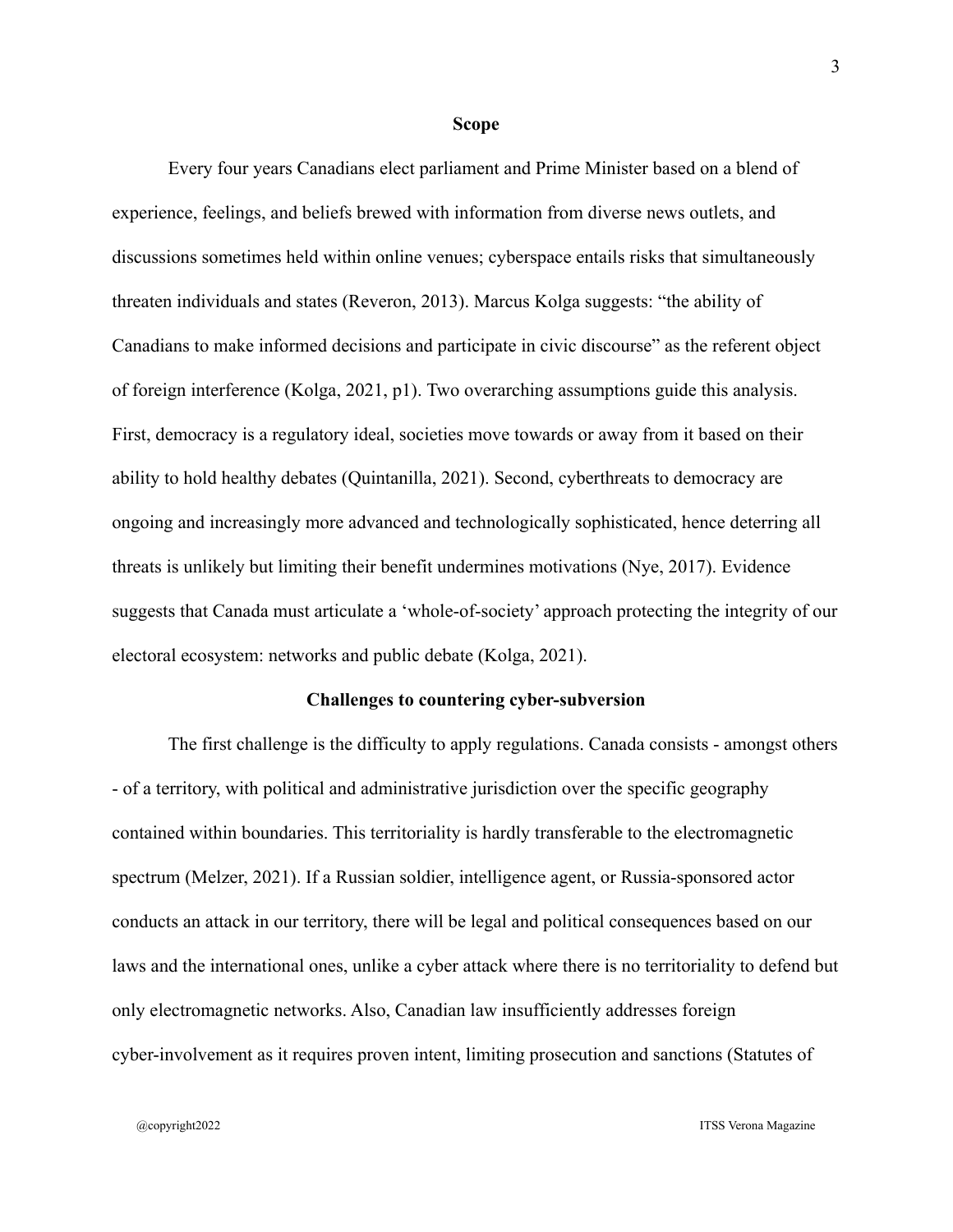Canada, 2018); attribution issues hinder accountability. Locations where attackers connect to power, access the Internet, and place servers represent regulation opportunities whenever discovered (Nye, 2010). According to the Law of Neutrality in warfare, neutral states must prevent hostilities conducted from their territory by or sponsored third states , and should support in tracing Russia-sponsored intruders (Melzer, 2021).

Second challenge is cyberspace's obscureness, which underpinned the *hack-and-leak* Russian technique: phished emails that DNC's members clicked on facilitated access for data exfiltration (Thornton & Miron, 2019). Also, Russia concealed identities, surrogated operators, recruited civilian volunteers, disguised intrusions, and denied responsibility, escaping retaliation and prosecution (Jamieson, 2020). The information stolen ultimately undermined the DNC's and the West's reputation (Betz, 2017).

Conversely, obscureness could support deterrence. External attackers do not know networks' layout. Architects should design networks to successfully segment connectivity, thus denying access while remaining operable during cyberattacks (Jamieson, 2020). A combination of Active Defence, fortifying intrusion prevention and incident response, and deterrence by denial and by entanglement to develop interdependence, will deflate motivations for intruding, finally preventing persistent threats (Nye, 2010).

On a related note, social media platforms apply *government-like policies* (Bond, 2020) based on 'opaque' decision-making (Yablon, 2020), which are capable of detecting and de-throttling fake-news disregarding culprits' identity (Kolga, 2021). Whilst useful, this evident asymmetry between private actors and the state erodes public trust while indulges platforms' credibility, making Canadians more prone to Russian trolls' tactics (Jamieson, 2020).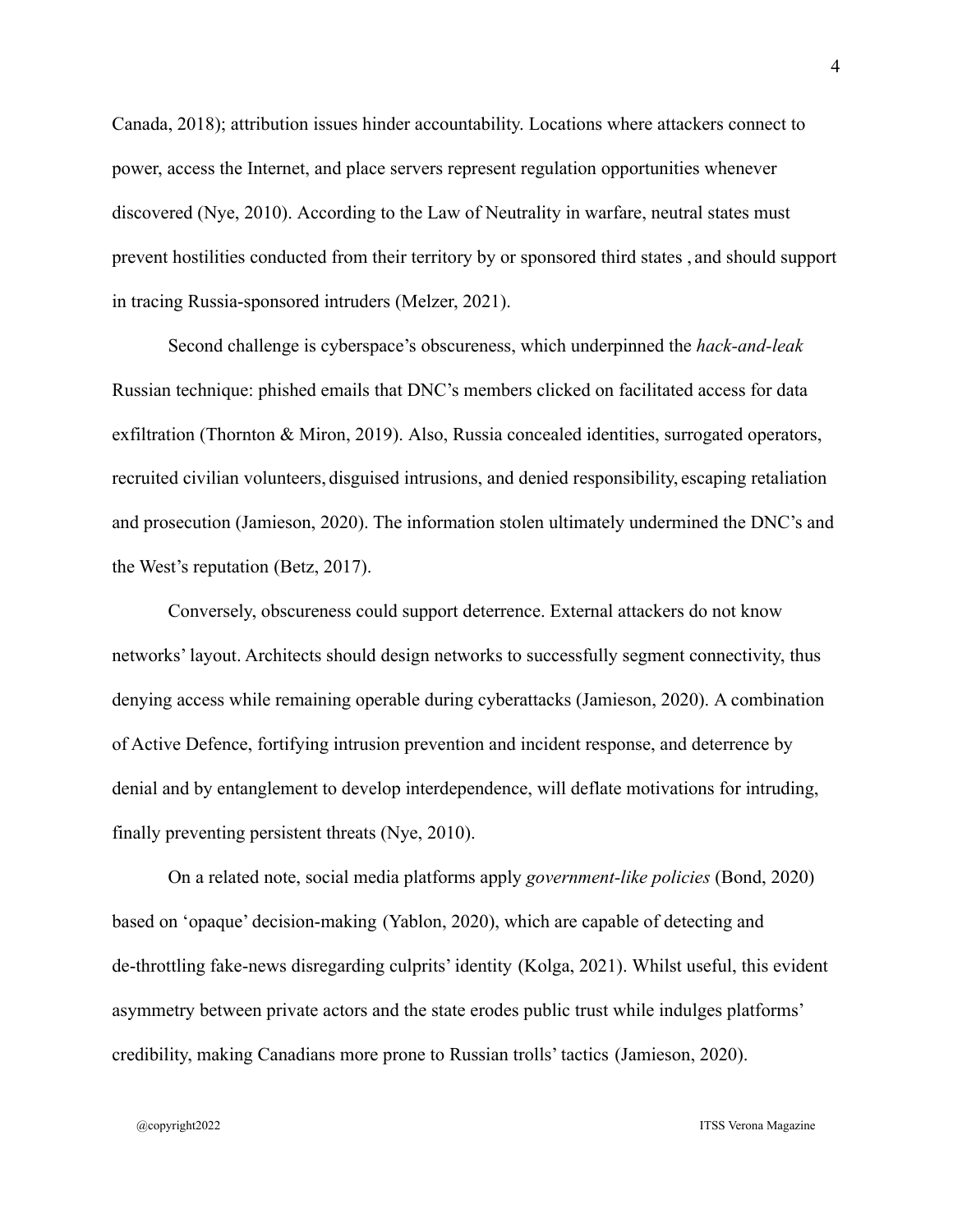Thirdly, low-cost access to cyberspace drives an ever-growing plethora of actors (Nye, 2010). Russia 'punched hard' the West by recruiting non-state actors at minimum investment. Canadian cyberspace keeps expanding nonetheless. Opposing it, however, will only hurt our country's functionality and undermine the benefits that IT advancement brings to individuals, businesses, communities and countries.

Fourthly, the challenge of uncritical audiences as the ultimate battlefield is their mental and conversational universes (Nye, 2010). The referent object boils down to allowing the public debate to remain genuine, emerging from Canadians' needs, values, and expectations. Information warfare skills have been a Russian asset since the Cold War (Nye, 2010; Kolga, 2021). In 2016, the Russian disinformation army selected, reframed, and amplified mendacious content that misled opinion, raised fear, and influenced voter decisions. While the 89 per cent percent of Canadian households accessing the Internet along with media outlets make them a *juicy* target, their agency could be aggregated into responding to such stimuli by scrutinizing statements and debunking fake news (*Communications Monitoring Report 2019*, 2021). Said response should be spread by community managers and citizens themselves in an opposing contagion, escalating from fact-checking into combating cyber disinformation in kind, proportionately, and efficiently. This response raises the quality of public debate and ensures it remains resilient over time, enduring technological innovations' challenges. A safe assumption for lack of evidence is to consider Canadians' informational literacy profiles being diverse. In this regard, experiences such as those of Taiwan (Smith, 2017), and of *Lie Detectors* transferring Media and Information Literacy (MIL) skills to school students are worthy of review and replication (www.LieDetectors.org, 2018).

@copyright2022 ITSS Verona Magazine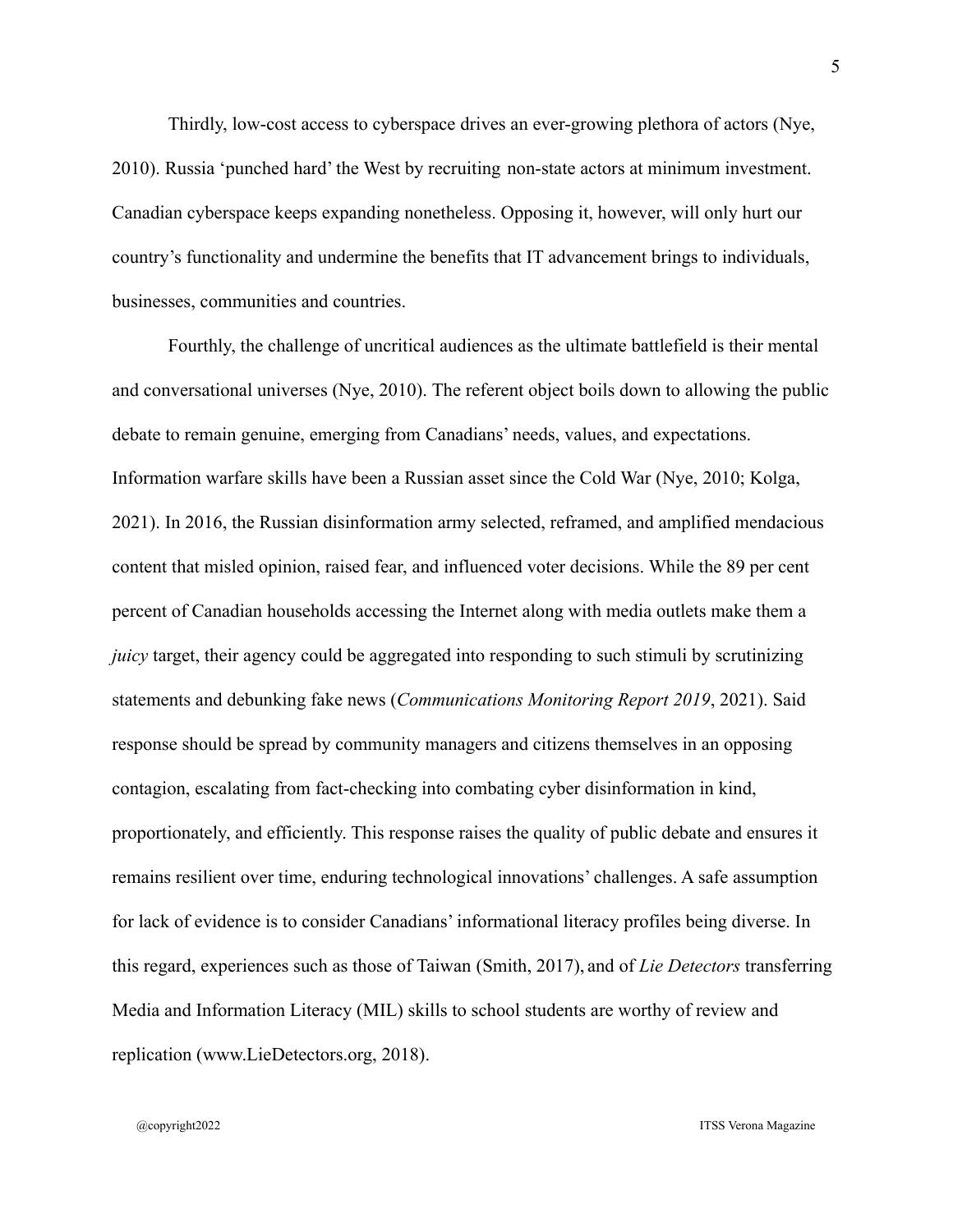#### **Policy recommendations**

*Deterrence by denial.* Invest in ongoing improvement of *Active Defence* protocols and standards, focusing on guarding the Canadian electoral community and communication networks. Educate citizens on hardening protection of their online media accounts consistently. Encourage intense anti-phishing education to electoral community employees and volunteers.

*Protect the integrity of the Canadian electoral cyber ecosystem*. Regulate designing networks to segment connectivity under diverse scenarios. Develop protocols to identify vulnerabilities and promote cyber hygiene practices to mitigate risks, i.e., hardening access to information; raising encryption and surveillance; controlling user credentials; screening exits; recording the use of applications, educating Canadians into awareness and implementation.

*Early detection of threats.* Share cyber intelligence within the Canadian intelligence community - both horizontally and vertically - to understand threats and sharpen countering intrusions skills, i.e., reducing discovery timelines, identifying signs of concern, managing incidents, reverse-engineering modus operandi. Assess the creation of AI algorithms to recognize abnormalities within the cyber-traffic of the electoral community.

*Protect the integrity of public debate*. Coordinate the development of a federal policy on media and information literacy (MIL) partnering with the cyber and the educational ecosystems, adapting successful experiences; integrate MIL content within the education system beginning at elementary, up to professional levels. Work with Canada Radio-Television and Communications Commission in reviewing professional standards to prevent and counter disinformation threats. Promote analytical exercises within community managers and citizens to develop skills for detecting trolls and impersonators; and, cyber-marathons to identify developers able to create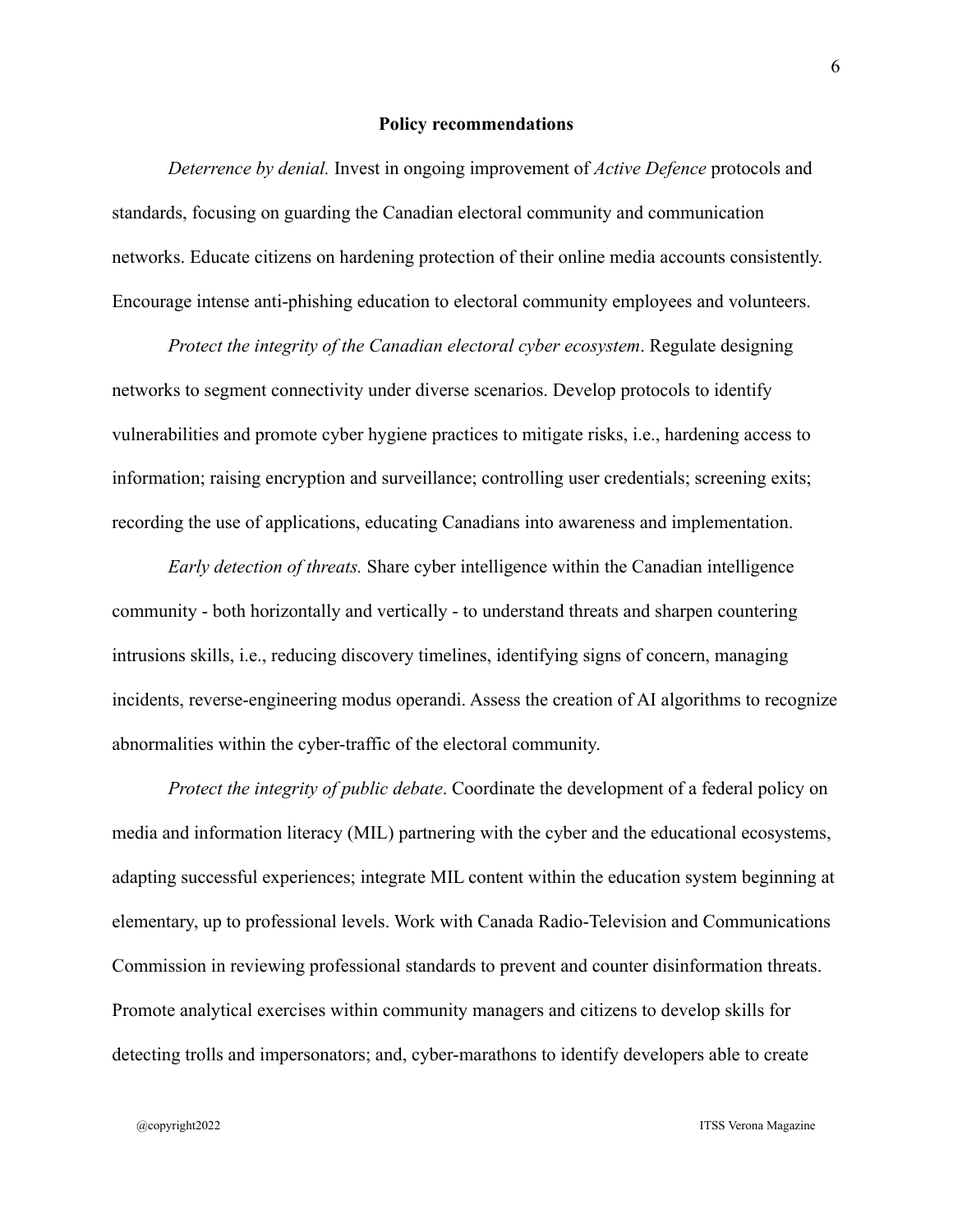games and applications, capable of transferring skills to identify fake-news and inflammatory narratives; distribute those resources free for all devices amongst Canadian cyberspace networks. Partner with social media corporations and scholars to monitor circulating narratives based on uncorroborated information, users propagating suspicious accounts, and, replicate algorithms that de-throttle and demote such content in online venues lacking those. Create and massively advertise public mechanisms for rectification of wrong statements and declarations to deplore false content and authors.

*Cyber-diplomacy*. Craft a cooperation agreement with the European Union to share knowledge and lessons learned on MIL. Foster discussions about protecting elections from cyberattacks. Develop cooperation and commercial interdependence with Russia.

*Cyber-coercion*. Enforce the Law of Neutrality in cyber, should neutral states do not cooperate in tracing threats, a diplomatic sanction could be warranted. Review the application of warfare law to protect non-military targets.

### **Conclusion**

Cyber subversion in elections is facilitated by the difficulty of regulating cyberspace, its obscureness, the low-cost of access, and uncritical audiences. An integrative approach to build resilience will greatly support Canada in deterring potential Russian intrusion and disinformation campaigns for the long term, in two main ways: deterring intrusion to networks, and fostering abilities to counter fake-news.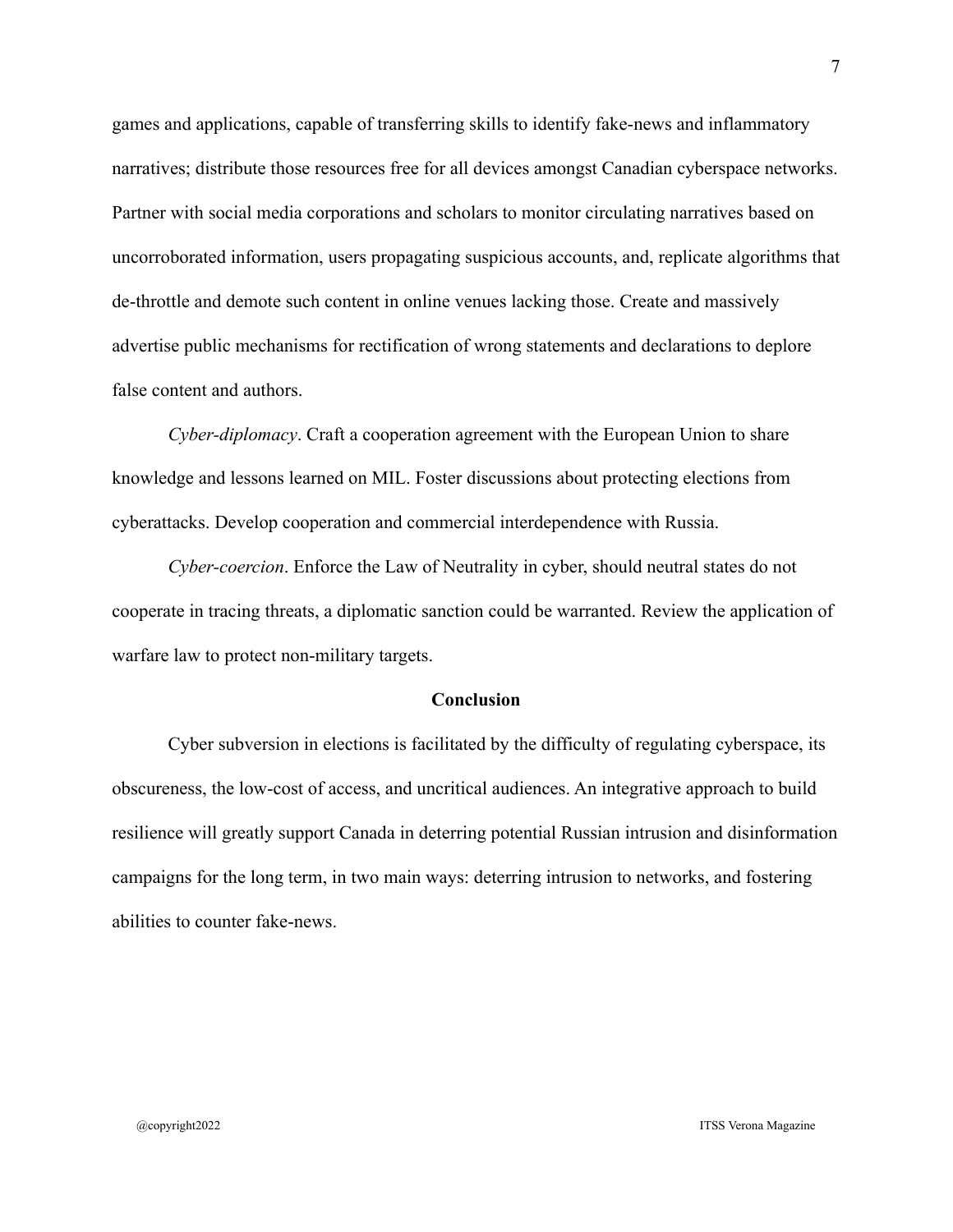## **Reference list**

- Canada Radio-Television and Communications Commission. (2021, June 13).*"Communications Monitoring Report 2019*. <https://crtc.gc.ca/pubs/cmr2019-en.pdf>
- Betz, D. (2017). *Cyberspace and The State: Toward a Strategy for Cyber-power*. Routledge.
- Bond, S. (2020, September 24). Facebook, Twitter Remove More Russian-Backed Fake Accounts Ahead Of Election. *NPR*. [https://www.npr.org/2020/09/24/916636508/facebook-twitter-remove-more-russian-backe](https://www.npr.org/2020/09/24/916636508/facebook-twitter-remove-more-russian-backed-fake-accounts-ahead-of-election) [d-fake-accounts-ahead-of-election](https://www.npr.org/2020/09/24/916636508/facebook-twitter-remove-more-russian-backed-fake-accounts-ahead-of-election)
- Boutilier, A. (2020, November 23). Foreign meddling is a threat to Canadian elections, and politicians should be briefed on it now, former CSIS. *The Toronto Star*. [https://www.thestar.com/politics/federal/2020/11/23/foreign-meddling-is-a-threat-to-cana](https://www.thestar.com/politics/federal/2020/11/23/foreign-meddling-is-a-threat-to-canadian-elections-and-politicians-should-be-briefed-on-it-now-former-csis-boss-says.html) [dian-elections-and-politicians-should-be-briefed-on-it-now-former-csis-boss-says.html](https://www.thestar.com/politics/federal/2020/11/23/foreign-meddling-is-a-threat-to-canadian-elections-and-politicians-should-be-briefed-on-it-now-former-csis-boss-says.html)
- Government of Canada. Statutes of Canada, no. C-76 (2018). [https://laws-lois.justice.gc.ca/PDF/2018\\_31.pdf](https://laws-lois.justice.gc.ca/PDF/2018_31.pdf)
- Healey, J. (2012, February 22). Beyond Attribution: Seeking National Responsibility in Cyberspace. *Atlantic Council.* [https://www.atlanticcouncil.org/in-depth-research-reports/issue-brief/beyond-attribution-s](https://www.atlanticcouncil.org/in-depth-research-reports/issue-brief/beyond-attribution-seeking-national-responsibility-in-cyberspace/) [eeking-national-responsibility-in-cyberspace/](https://www.atlanticcouncil.org/in-depth-research-reports/issue-brief/beyond-attribution-seeking-national-responsibility-in-cyberspace/)
- Jamieson, K. (2020). *Cyberwar: How Russian Hackers and Trolls Helped Elect a President What We Don't, Can't, and Do... Know*. Oxford Univ Press.
- Kolga, M. (2021, February). Taiwan Demonstrates How We Can Defend Canadian Democracy Against Information Warfare. *Canadian Global Affairs Institute*. [https://www.cgai.ca/taiwan\\_demonstrates\\_how\\_we\\_can\\_defend\\_canadian\\_democracy\\_a](https://www.cgai.ca/taiwan_demonstrates_how_we_can_defend_canadian_democracy_against_information_warfare) [gainst\\_information\\_warfare](https://www.cgai.ca/taiwan_demonstrates_how_we_can_defend_canadian_democracy_against_information_warfare)
- LieDetectors.org. (2018). European Commission's drive to tackle Fake News and Digital Disinformation needs fast action on education and independent funding guarantees. *www.LieDetectors.org*. [https://lie-detectors.org/wp-content/uploads/2018/03/HLG-MIL-PRESS-RELEASE-Euro](https://lie-detectors.org/wp-content/uploads/2018/03/HLG-MIL-PRESS-RELEASE-European-Commission%E2%80%99s-drive-to-tackle-Fake-News-and-Digital-Disinformation-needs-fast-action-on-education-and-independent-funding-guarantees.pdf) [pean-Commission%E2%80%99s-drive-to-tackle-Fake-News-and-Digital-Disinformation](https://lie-detectors.org/wp-content/uploads/2018/03/HLG-MIL-PRESS-RELEASE-European-Commission%E2%80%99s-drive-to-tackle-Fake-News-and-Digital-Disinformation-needs-fast-action-on-education-and-independent-funding-guarantees.pdf) [-needs-fast-action-on-education-and-independent-funding-guarantees.pdf](https://lie-detectors.org/wp-content/uploads/2018/03/HLG-MIL-PRESS-RELEASE-European-Commission%E2%80%99s-drive-to-tackle-Fake-News-and-Digital-Disinformation-needs-fast-action-on-education-and-independent-funding-guarantees.pdf)
- Melzer, N. (2011). *Cyberwarfare and International Law.* UNIDIR. Unidir.org. <https://unidir.org/publication/cyberwarfare-and-international-law>
- Nye, J. (2010). *Cyber Power*. Cambridge: Harvard Kennedy School. @copyright2022 ITSS Verona Magazine

8